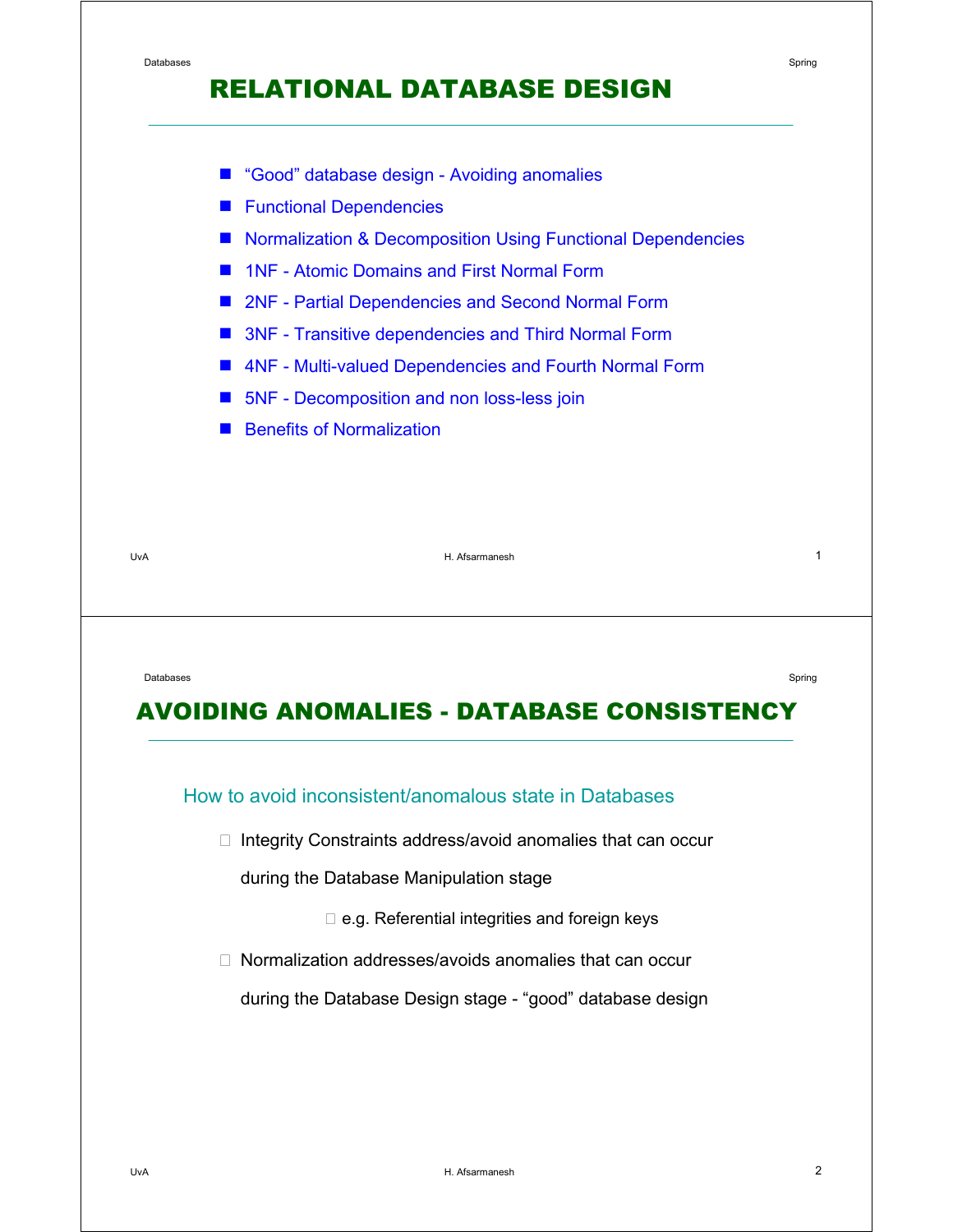| <b>Example:</b> | <b>Functional Dependencies (FDs)</b>                                                      |        |
|-----------------|-------------------------------------------------------------------------------------------|--------|
| ٠               | Name $\rightarrow$ Telephone-number                                                       |        |
| ٠               | Article-number $\rightarrow$ Price                                                        |        |
|                 | $\Box$ Attribute B (in relation F) is functionally dependent on attribute                 |        |
|                 | A (also in relation F) means:                                                             |        |
|                 | • For each value of A, there is a unique value of B                                       |        |
|                 | • Written: $A \rightarrow B$                                                              |        |
|                 | • Read: A "functionally determines" B                                                     |        |
|                 | B is "functionally dependent" on A<br>or                                                  |        |
|                 | H. Afsarmanesh                                                                            | 3      |
| UvA             |                                                                                           |        |
| Databases       |                                                                                           | Spring |
|                 | <b>FUNCTIONAL DEPENDENCY - continued</b>                                                  |        |
|                 | We can extend the notion of functional dependence to<br>$\blacksquare$<br>multiple fields |        |

 **Full functional dependence** (*vs. partial functional dependence*) is a functional dependence where there is not a functional dependence from a subset of the A1, A2, …, Am to B1, B2, …, Bn

 **Normalization:** decomposes the relations according to their FDs, to avoid anomalies (e.g. *insertion, deletion, and update anomalies)*

**•** Developed through a number of stages:

1NF, 2NF, 3NF, *BCNF (Boyce Codd Normal Form),* 4NF and 5NF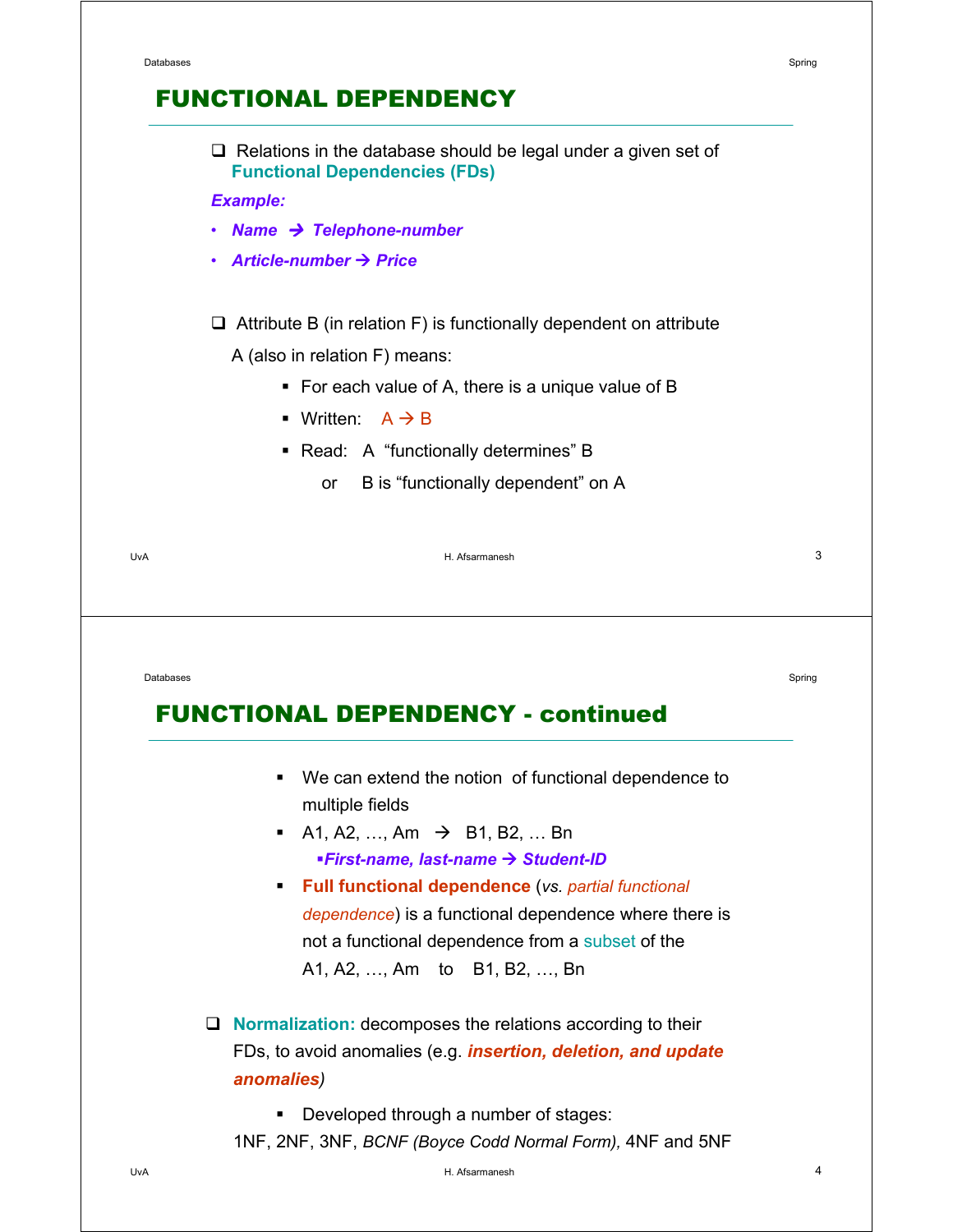# EXAMPLE O-O DATABASE SCHEMA

- $\Box$  Database of ships with potentially hazardous cargo entering the coastal water of some country (C1)
	- This is a portion of the schema





\*\* *Dependencies are defined by the database designer, based on the knowledge of the application environment (i.e. they are data-dependent)*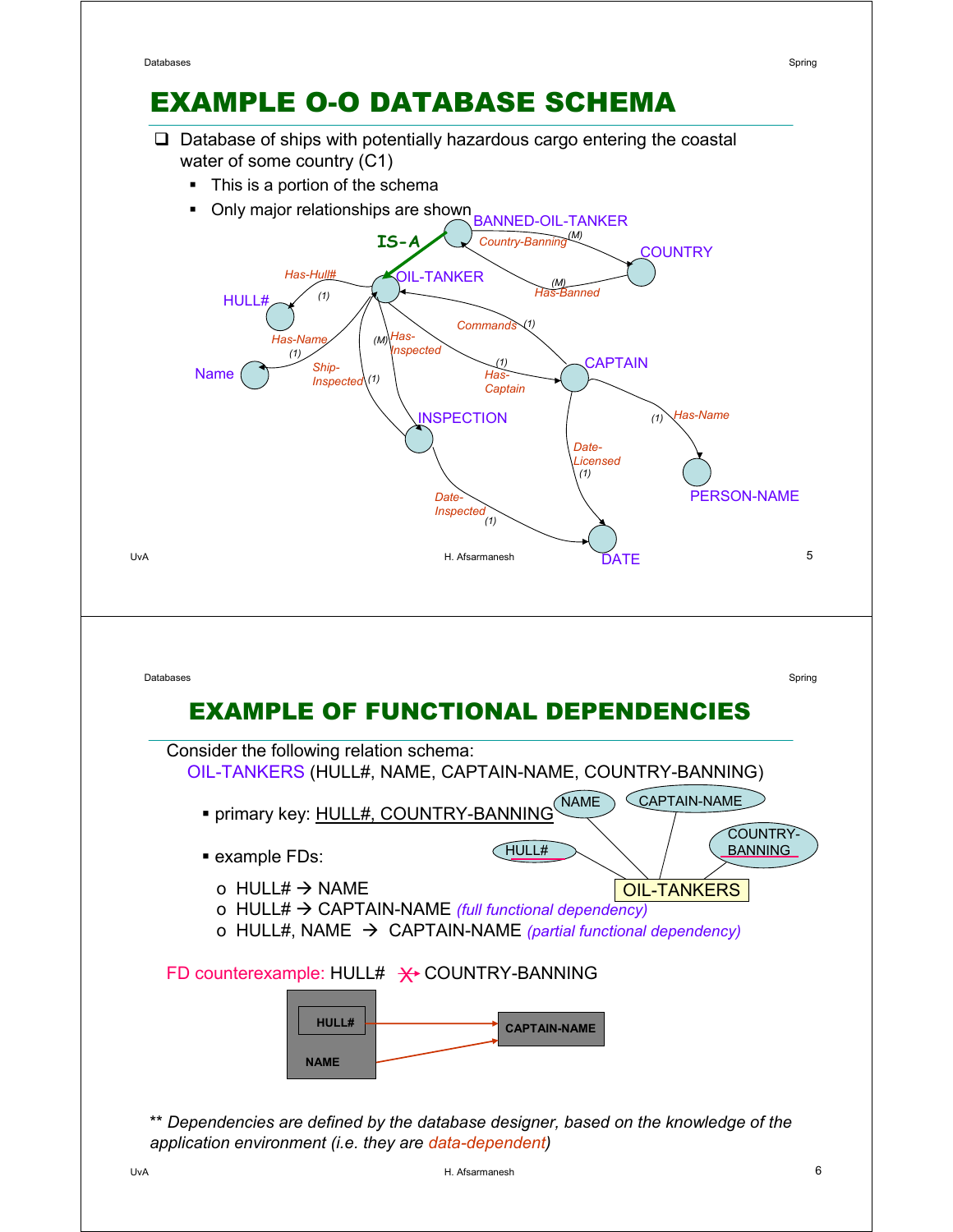#### UvA H. Afsarmanesh **NORMALIZATION IN RELATIONAL DB SYSTEMS**  $\Box$  Functional dependencies and keys may be used to develop normalization In order to avoid certain types of anomalies  $\Box$  Normalization steps **1. FIRST NORMAL FORM** • No multi-valued attributes (repeating groups) \*\* **Remove multi-valued attributes** 1st NORMAL FORM (1NF) Example in theDatabase of ships environment: OIL-TANKERS ( HULL#, NAME, CAPTAIN-NAME, COUNTRIES-BANNING**\*** ) Modify it to: OIL-TANKERS (HULL#, NAME, CAPTAIN-NAME, COUNTRY-BANNING) Or OIL-TANKERS (HULL#, NAME, CAPTAIN-NAME) BANS (HULL#, COUNTRY-BANNING) All attributes contain atomic values only 7 Databases Spring in the contract of the contract of the contract of the contract of the contract of the contract of the contract of the contract of the contract of the contract of the contract of the contract of the contra **2. SECOND NORMAL FORM** • if 1NF and every attribute not part of the primary key is fully functionally dependent on the primary key. **\*\* Remove partial functional dependencies** 1- Example: INSPECTIONS (DATE, HULL#, RESULT, HOME-PORT) 2- Functional dependencies:  $\overline{DATE}$ , HULL#  $\rightarrow$  RESULT HULL# → HOME-PORT DATE, HULL# → HOME-PORT 3- the primary key is DATE, HULL#, but HOME-PORT is partially functionally dependent on the key DATE, HULL# 2nd NORMAL FORM (2NF) **DATE HOME-PORT HULL# RESULT X** 4- DATE HULL# RESULT HOME-PORT d1 h1 Pass L.A. d2 h1 Fail L.A. 1  $\overline{2}$ 3 d3 h1 Pass L.A. **- Causes anomalies:**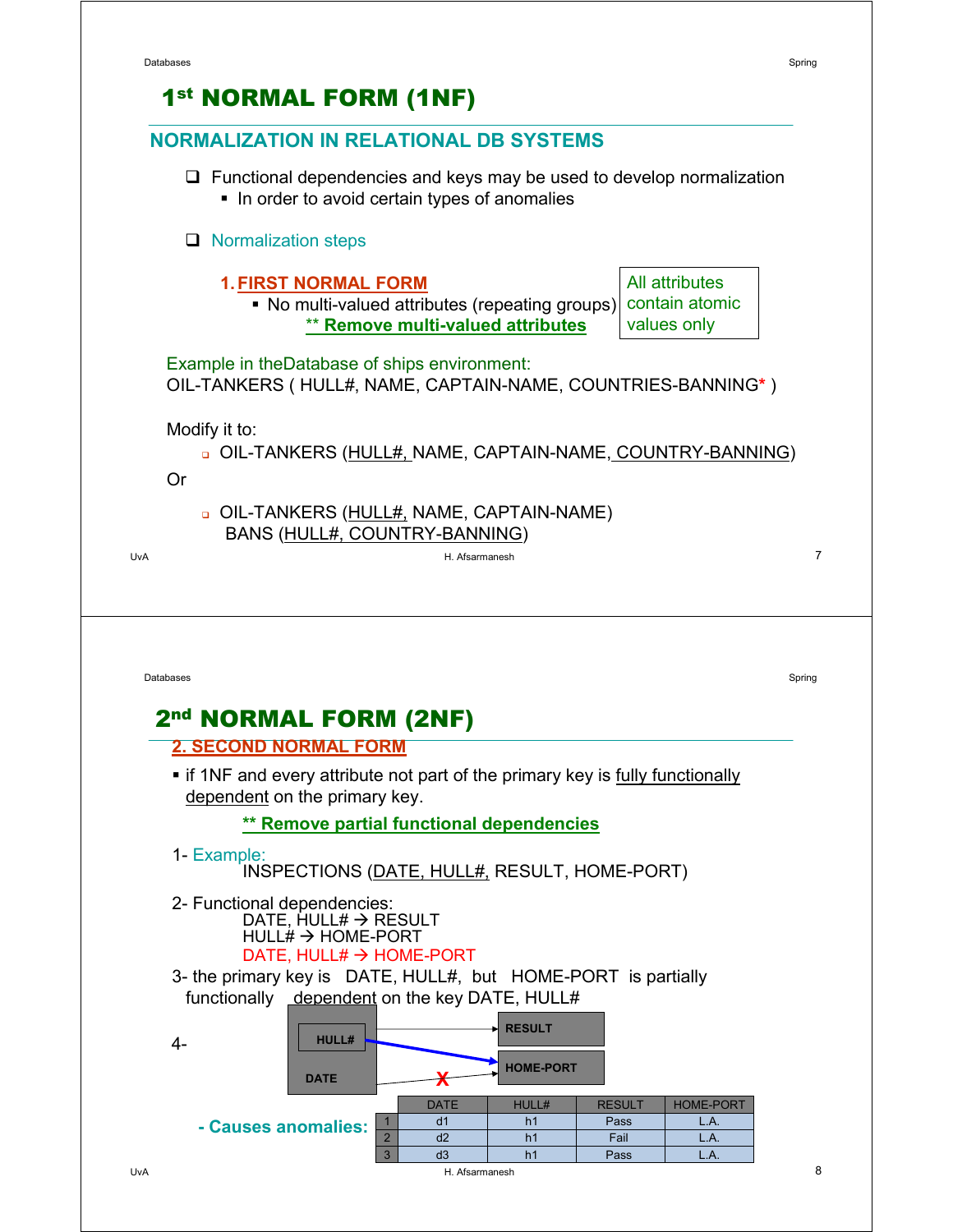## 2nd NORMAL FORM (continued)

#### **2. SECOND NORMAL FORM (continued)**

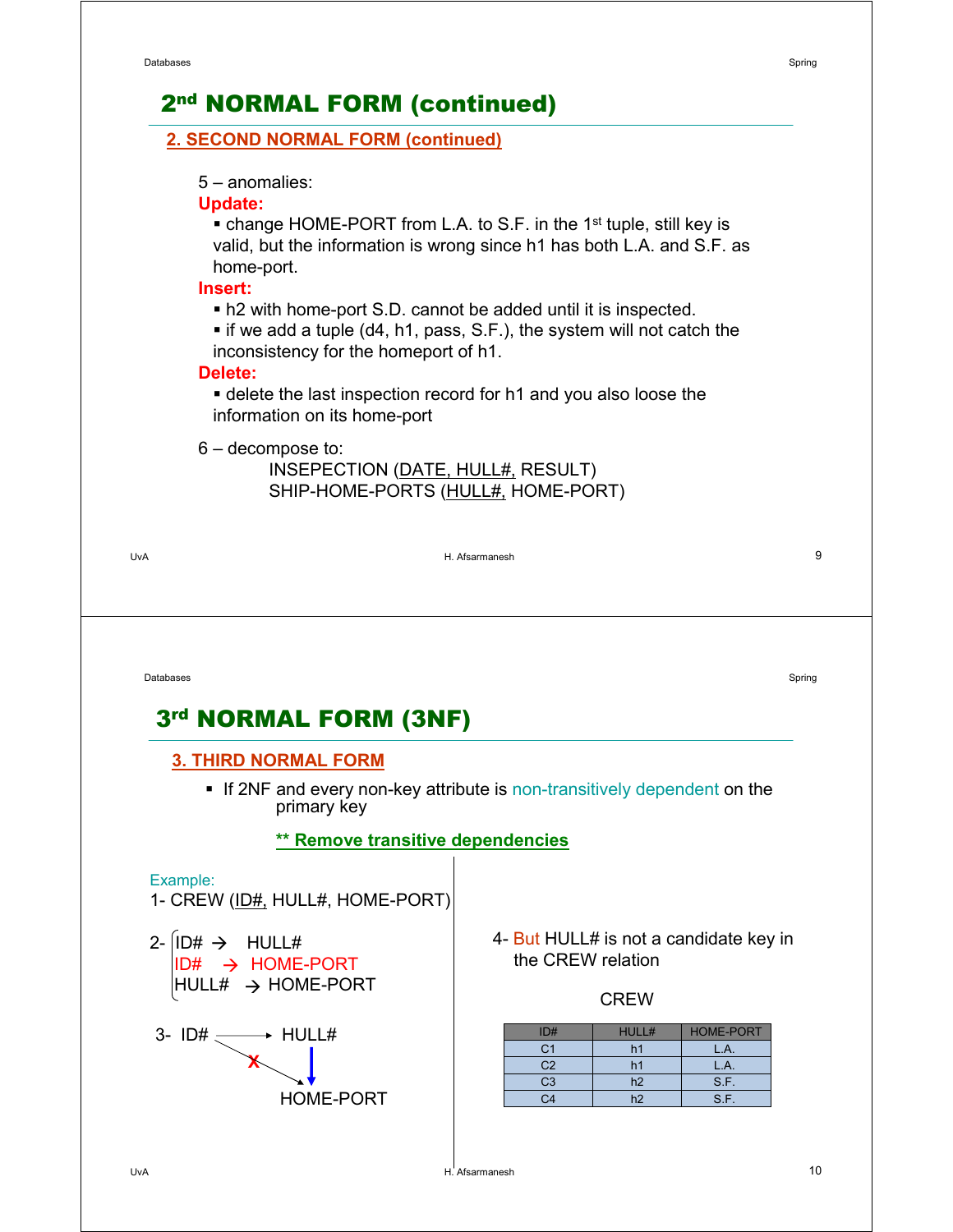

- Even if a relation is in third normal form, there may still remain some anomalies (problems)
	- o Multi-valued dependency: more general than a functional dependency
	- o A  $\rightarrow$  B (A multi-determines B) if B has a welldefined value (but not necessarily a single value)

**\*\* Remove multi-valued dependencies**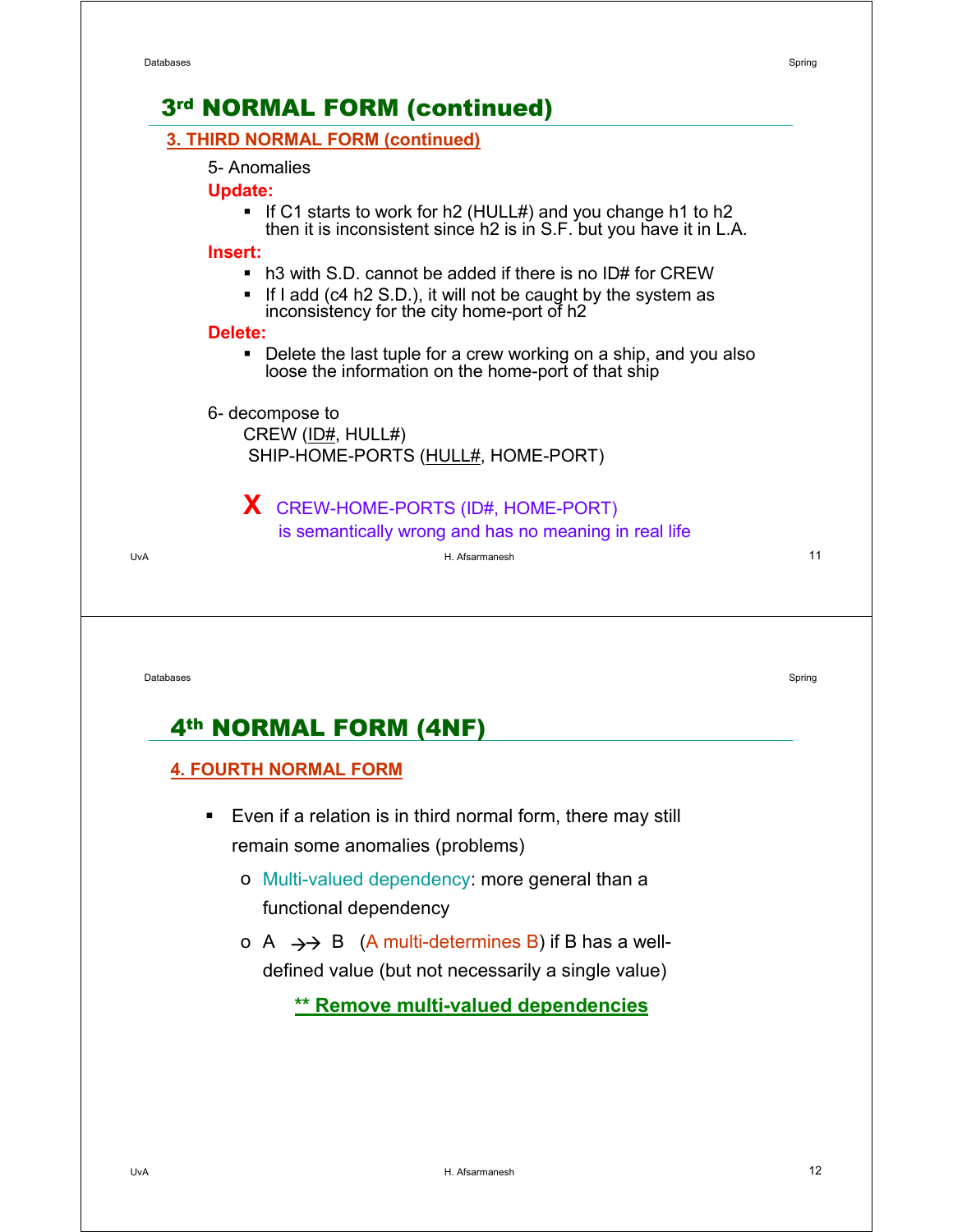#### UvA H. Afsarmanesh 4th NORMAL FORM (continued-1) **4. FOURTH NORMAL FORM (continued)** – Example: CAPITAIN-NAME  $\rightarrow$  LICENSING-COUNTRY *\* This shows that captain BLY has crew C1, C2, C3, and is licensed from both USA and GERMANY* QUERY: Find the licensing countries for the captain of the crew c2? **CAPTAIN-NAME CREW-ID# LICENSING-COUNTRY** BLY BLY  $C<sub>1</sub>$ C1 USA GERMANY **BLY** BLY C<sub>2</sub> C2 USA GERMANY BLY **BLY** C3 C3 USA GERMANY **WHITE WHITE**  $C<sub>4</sub>$  $\overline{C5}$ ENGLAND ITALY **X Wrong** 13 Databases Spring in the contract of the contract of the contract of the contract of the contract of the contract of the contract of the contract of the contract of the contract of the contract of the contract of the contra 4th NORMAL FORM (continued-2) **4. FOURTH NORMAL FORM (continued) Example decomposed relations:** CAPTAIN-CREW (CAPTAIN-NAME, CREW-ID#) CAPTAIN-LICENSES (CAPTAIN-NAME, LICENSING-COUNTRY) **If all relations are in fourth normal form** – then, each tuple in each relation consists of one main key, plus some **mutually independent** attribute values \* then, the key identifies an **object**, and other attribute values describe that object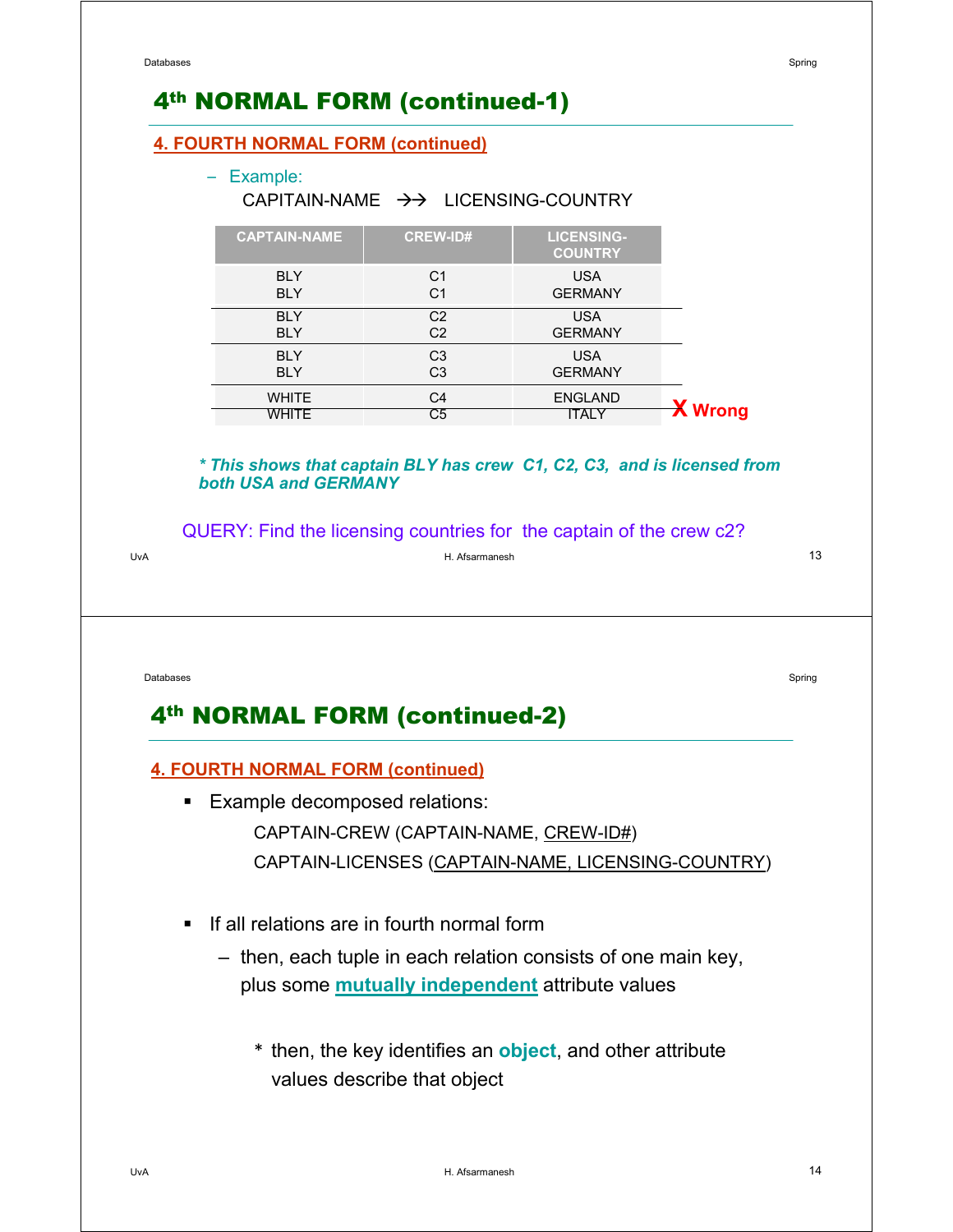#### **5. FIFTH NORMAL FORM**

- Even if a relation is in fourth normal form, there may still be more anomalies
	- o **Non-loss- decomposition:** no loss of information (semantics) must occur with a join after a decomposition
	- o usually, a join after a decomposition returns the original (predecomposition) relation
	- o BUT, there may be *join dependencies*

### **\*\* Remove join dependencies**

| UvA       |                | H. Afsarmanesh |                |                          |                |                            |           |                |    | 15             |                |        |
|-----------|----------------|----------------|----------------|--------------------------|----------------|----------------------------|-----------|----------------|----|----------------|----------------|--------|
|           |                |                |                |                          |                |                            |           |                |    |                |                |        |
|           |                |                |                |                          |                |                            |           |                |    |                |                |        |
| Databases |                |                |                |                          |                |                            |           |                |    |                |                | Spring |
|           | <b>RA</b>      | <b>RB</b>      | <b>RC</b>      |                          |                |                            |           |                |    |                |                |        |
|           | A <sub>1</sub> | B <sub>1</sub> | C <sub>2</sub> |                          |                |                            |           |                |    |                |                |        |
|           | A2             | <b>B1</b>      | C <sub>1</sub> |                          |                | <b>Lossy decomposition</b> |           |                |    |                |                |        |
|           | A1             | <b>B2</b>      | C <sub>1</sub> |                          | <b>RA</b>      | <b>RB</b>                  | <b>RB</b> | <b>RC</b>      |    | <b>RA</b>      | <b>RC</b>      |        |
|           | A1             | <b>B1</b>      | C <sub>1</sub> |                          | A <sub>1</sub> | <b>B1</b>                  | <b>B1</b> | C <sub>2</sub> |    | A <sub>1</sub> | C <sub>2</sub> |        |
|           |                |                |                |                          | A2             | <b>B1</b>                  | <b>B1</b> | C <sub>1</sub> |    | A2             | C <sub>1</sub> |        |
|           |                |                |                |                          | A1             | <b>B2</b>                  | <b>B2</b> | C <sub>1</sub> |    | A1             | C <sub>1</sub> |        |
|           |                |                |                | <i><b>Join on RB</b></i> |                |                            |           |                |    |                |                |        |
|           |                | <b>RA</b>      | <b>RB</b>      |                          | <b>RC</b>      |                            |           | Join on RA+RC, |    |                |                |        |
|           |                | A1             | B <sub>1</sub> |                          | C <sub>2</sub> |                            |           |                |    |                |                |        |
|           |                | A1             | <b>B1</b>      |                          | C <sub>1</sub> |                            |           |                |    | <b>RB</b>      | RC             |        |
|           | <b>X</b> Wrong | A2             | <b>B1</b>      |                          | C <sub>2</sub> |                            |           | ▶              | A1 | <b>B1</b>      | C <sub>2</sub> |        |
|           |                | A2             | <b>B1</b>      |                          | C <sub>1</sub> |                            |           |                | A2 | <b>B1</b>      | C <sub>1</sub> |        |
|           |                | A1             | <b>B2</b>      |                          | C <sub>1</sub> |                            |           |                | A1 | <b>B1</b>      | C <sub>1</sub> |        |
|           |                |                |                |                          |                |                            |           |                | A1 | <b>B2</b>      | C <sub>1</sub> |        |